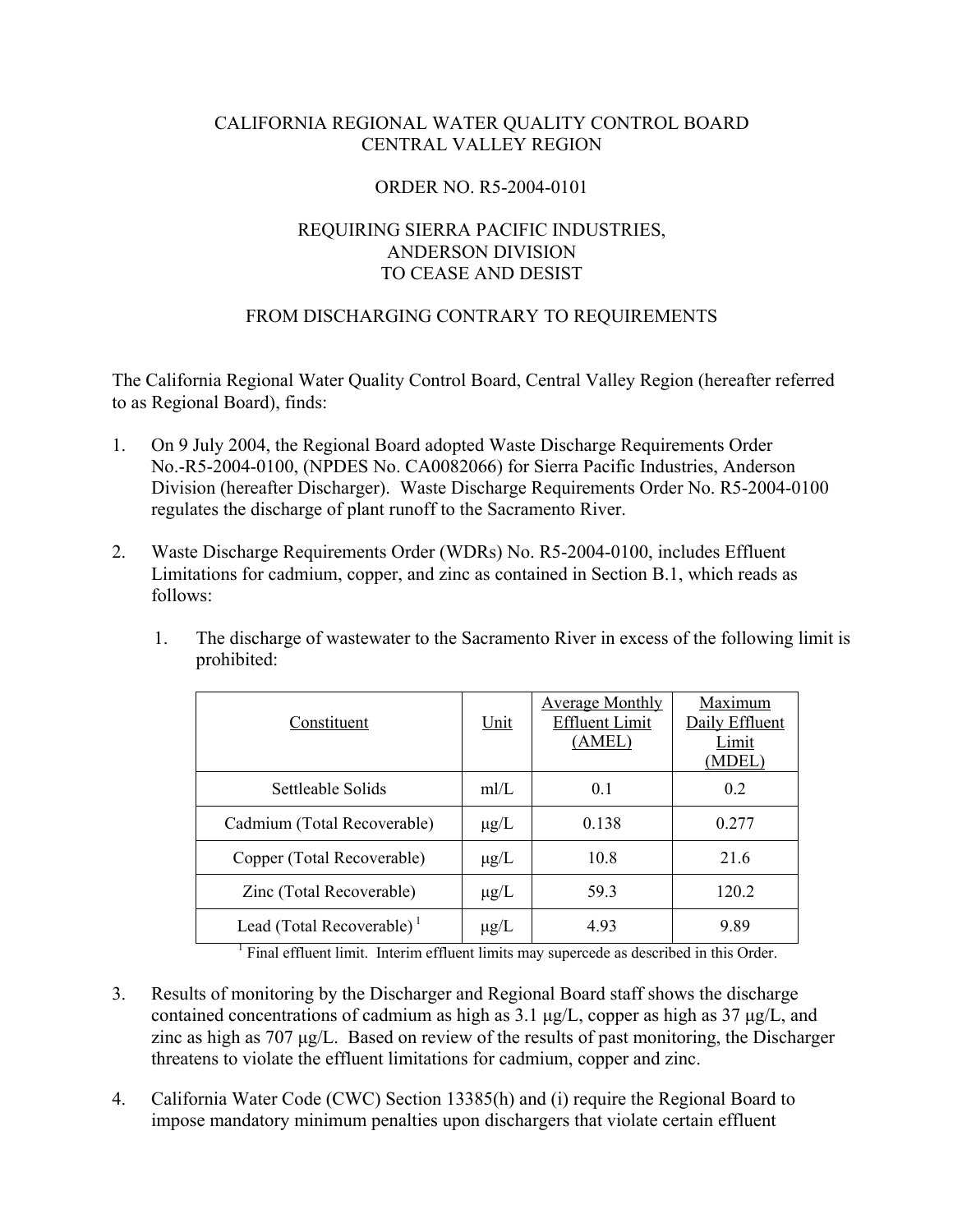limitations. CWC Section 13385(j) exempts certain violations from the mandatory penalties. CWC Section 13385(j)(3) exempts the discharge from mandatory penalties "where the waste discharge is in compliance with either a cease and desist order issued pursuant to Section 13301 or a time schedule order issued pursuant to Section 13300 or Section 13308, if all the [specified] requirements are met."

5. In accordance with CWC 13385(j)(3), the Regional Board finds that the Discharger is not able to consistently comply with the cadmium, copper, and zinc limitations contained in the Waste Discharge Requirements Order No. R5-2004-0100. The cadmium, copper, and zinc effluent limitations are new requirements that become applicable to the permit after the effective date of adoption of the waste discharge requirements, and after 1 July 2000, for which new or modified control measures are necessary in order to comply with the limitation, and the new or modified control measures cannot be designed, installed, and put into operation within 30 calendar days.

Operational changes or treatment actions can be taken to correct the violations that would otherwise be subject to mandatory penalties under CWC Section 13385(h) and (i). Cadmium, copper, and zinc, can be minimized by source control, but may require additional treatment to remove these constituents. The Discharger can take reasonable measures to achieve compliance within five (5) years from the date the waste discharge requirements. Since the time schedule for completion of actions necessary to achieve full compliance exceeds one-year, interim requirements are included in this Order.

California Water Code (CWC) Section 13385 (j)(3) requires the Discharger to prepare and implement a pollution prevention plan pursuant to Section 13263.3 of the California Water Code. A pollution prevention plan addresses only those constituents that can be effectively reduced by source control measures.

6. The interim limitations in this Order are based on the current operations and treatment actions. In developing the interim limitations, where there are ten sampling data points or more, sampling and laboratory variability is accounted for by establishing interim limits that are based on normally distributed data where 99.9% of the data points will lie within 3.3 standard deviations of the mean. When there are less than ten sampling data points available, the *Technical Support Document for Water Quality Based Toxics Control* (EPA/505/2-90-001), TSD) recommends a coefficient of variation of 0.6 be utilized as representative of wastewater effluent sampling. The TSD recognizes that a minimum of ten data points is necessary to conduct a valid statistical analysis. The multipliers contained in Table 5-2 of the TSD are used to determine a maximum daily limitation based on a long-term average objective. In this case, the long-term average objective is to maintain, at a minimum, the current plant performance level. Therefore, when there are less than ten sampling points for a constituent, interim limitations are based on 3.11 times the maximum observed sampling point to obtain the daily maximum interim limitation. The interim limitation for zinc is based on 18 samples, however the interim limitations for cadmium and copper are based on only three (3) sample events.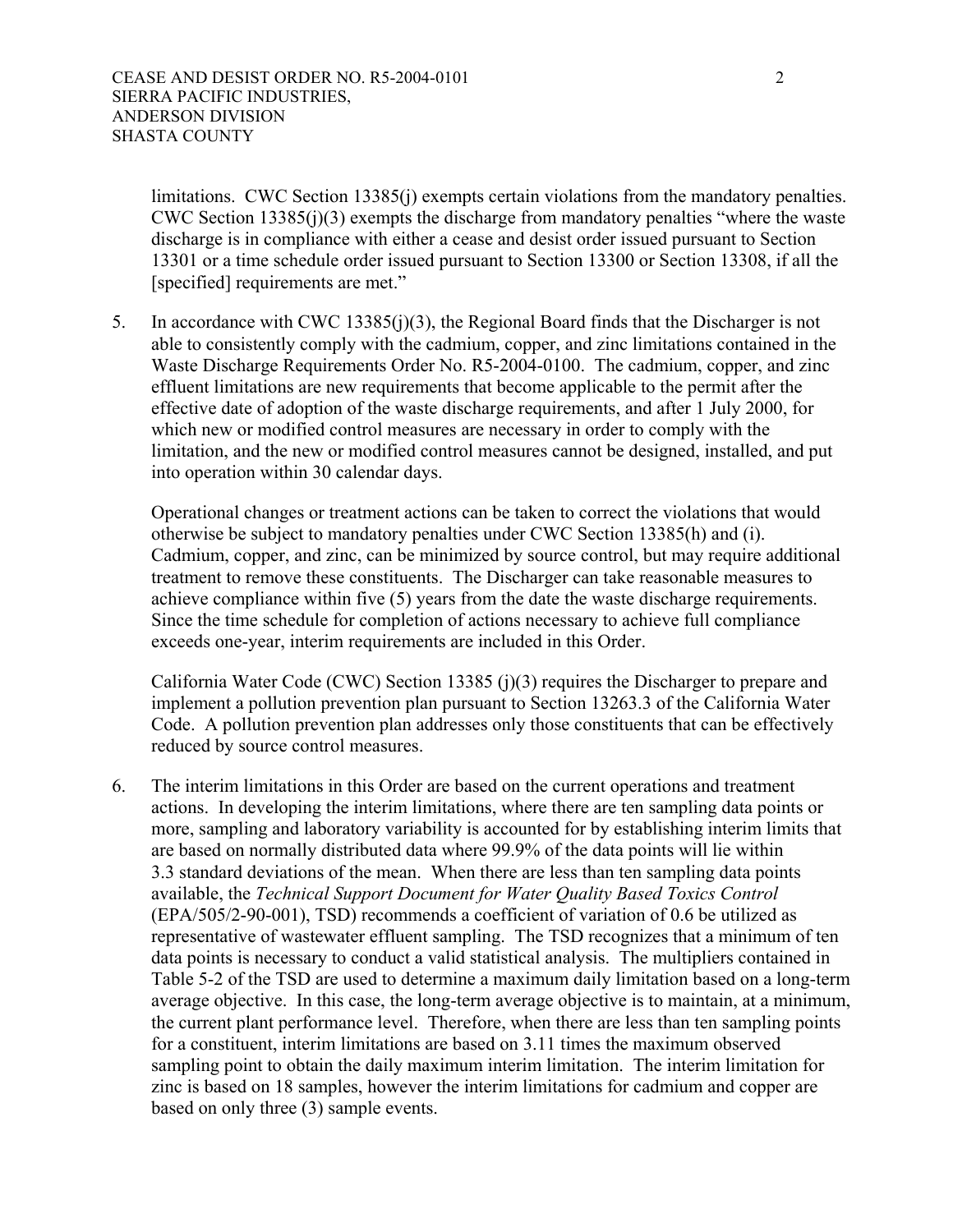- 7. Based on the above findings, the Regional Board finds that a discharge of waste is taking place or is threatening to take place in violation of the Effluent Limitations for cadmium, copper, and zinc included in Waste Discharge Requirements Order No. R5-2004-0100.
- 8. Section 13301 of the California Water Code states, in part:

"When a regional board finds that a discharge of waste is taking place or threatening to take place in violation of requirements or discharge prohibitions prescribed by the regional board or the state board, the board may issue an order to cease and desist and direct that those persons not complying with the requirements or discharge prohibitions (a) comply forthwith, (b) comply in accordance with a time schedule set by the board, or (c) in the event of a threatened violation, take appropriate remedial or preventative action. . . . Cease and desist orders may be issued directly by a board, after notice and hearing."

- 9. Compliance with this Order exempts the Discharger from mandatory minimum penalties for violations of cadmium, copper, and zinc limitations, in accordance with California Water Code (CWC) Section 13385 (j)(3).
- 10. On 9 July 2004, in Sacramento, California, after due notice to the Discharger and all other affected persons, the Regional Board conducted a public hearing at which evidence was received to consider a Cease and Desist Order pursuant to CWC Section 13301 to establish a time schedule to achieve compliance with waste discharge requirements in Order No. R5-2004-0100.
- 11. Issuance of this Order is exempt from the provisions of the California Environmental Quality Act (Public Resources Code, Section 21000, et seq.), in accordance with Section 15321 (a)(2), Title 14, California Code of Regulations.
- 12. Any person adversely affected by this action of the Regional Board may petition the State Water Resources Control Board to review this action. The petition must be received by the State Water Resources Control Board, Office of the Chief Counsel, P.O. Box 100, Sacramento, CA 95812-0100, within 30 days of the date in which the action was taken. Copies of the law and regulations applicable to filing petitions will be provided on request.

# **IT IS HEREBY ORDERED PURSUANT TO CALIFORNIA WATER CODE SECTION 13301, THAT:**

- 1. Sierra Pacific Industries, Anderson Division shall cease and desist from discharging, and threatening to discharge, contrary to Waste Discharge Requirements Order No. 5-2004-0100, Effluent Limitation No.1 for cadmium, copper, and zinc.
- 2. The Discharger shall comply with the following time schedule to assure compliance with Effluent Limitation B.1. contained in Waste Discharge Requirements Order No. R5-2004-0100, as described in the above Finding No. 2 for cadmium, copper, and zinc: